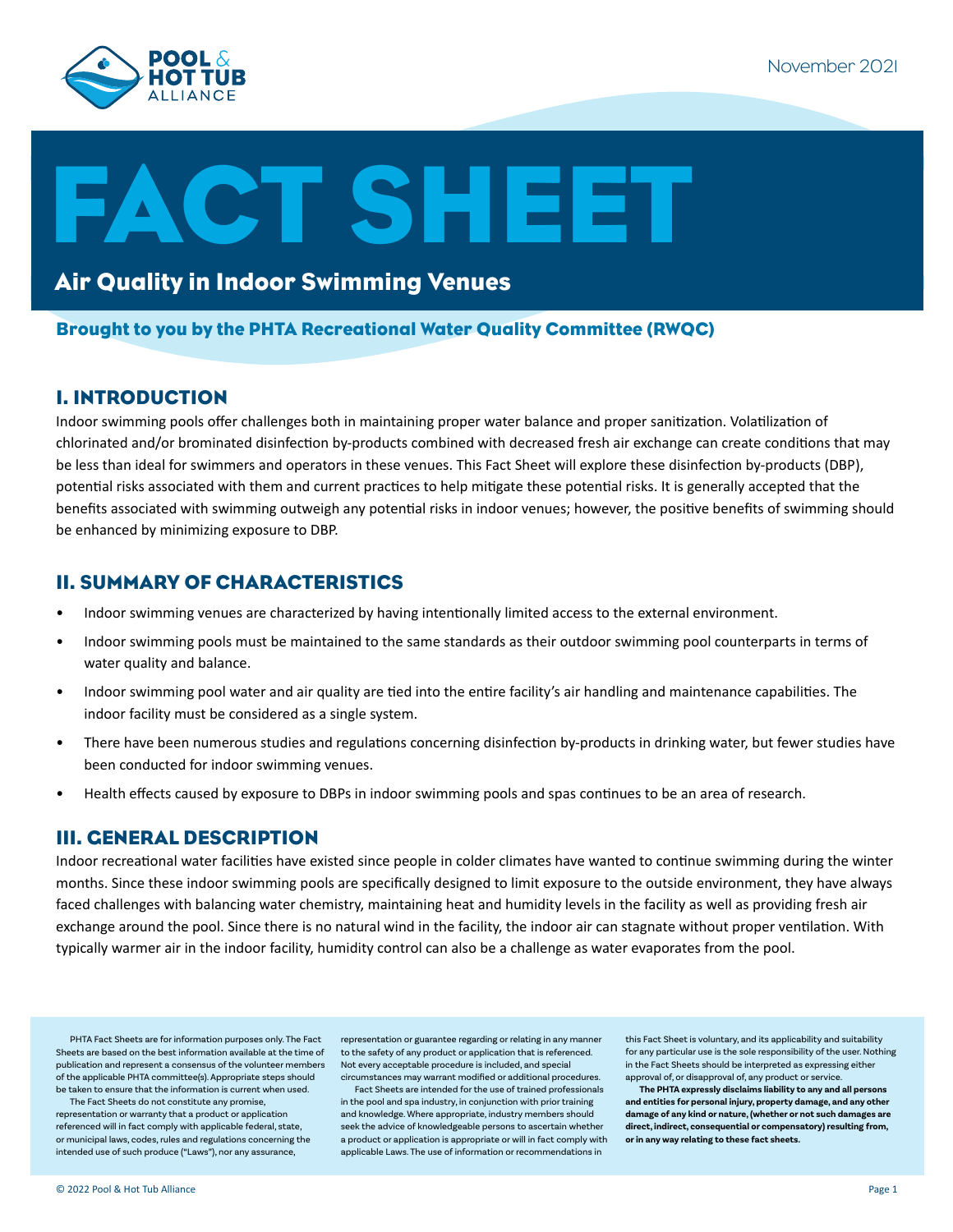# PHTA **FACT SHEET**

Disinfection in swimming pools, whether indoors or outdoors, requires the use of a primary sanitizer, in many cases chlorine. When chlorine reacts with organic waste materials left behind by bathers, chlorinated by-products can form. These by-products can be volatile and escape from the water into the surrounding air. Being heavier than air, many of these by-products can hover around the surface of the pool and on the pool deck. In outdoor pools, air movement generally disperses many of these by-products, however in indoor facilities that air movement can be limited, thus allowing for greater concentrations to accumulate.

#### Description of Disinfection By-Products (DBPs) and Precursor Chemicals

Swimmers leave behind a myriad of organics and other chemicals in the water that can react with chlorine to form DBPs. These include such things as urea and creatinine (from sweat and urine), oils and other organics (from personal care products), and other nitrogen-containing compounds. DBPs can take the form of inorganic or organic chloramines. Inorganic forms are primarily trichloramine (NCl<sub>3</sub>), dichloramine (NHCl<sub>2</sub>) and monochloramine (NH<sub>2</sub>Cl). Another class of DBPs is typically referred to as trihalomethanes (THMs) of which chloroform (CHCl<sub>3</sub>) is a primary concern. A study in Barcelona, Spain (Richardson 2010) identified over 100 DBPs, many of which had not been previously identified in the literature. This is an area open to further research.

#### DBPs in Indoor Swimming Pools

Several studies have looked for a correlation between the concentration of DBPs in indoor swimming pool water and the concentration of DBPs in indoor air around these pools. At least one study did find significant concentrations of DBPs in both the pool water and the surrounding air, but the correlations between the air concentration and the pool concentration was not strong (Li and Blatchley, 2007). However, another study found several factors do correlate the air concentration with the pool water concentration of DBPs (Levesque et al. 2015). First is the time of day. Later in the day, more use of the pool and agitation of the water resulted in higher air concentrations of the DBPs. Second, an increase in the number of water changes was associated with a decrease in the air concentration of DBPs. Third, increased ventilation (air changes per hour) resulted in a decrease in DBPs in the air. These studies have identified a wide variety of DBPs in the air surrounding indoor pools. They also indicate the difficulties correlating the concentration of DBPs in indoor pool water to indoor air quality. There is still a lot to learn and further studies are needed.

#### Health Concerns Among the DBPs

Users of indoor swimming venues can sometimes detect a very strong odor of chlorine in the air when they are on the pool deck. This is a sign that there may be chloramines and/or disinfection by-products building up in the air and/or pool water. It is not a sign of too much free chlorine in the water, it is most likely a sign that there is not enough free chlorine in the water. Chloramines have often been implicated in cases of eye and breathing irritation. In fact, the odor and eye irritation is often the first indication that the water balance and/or ventilation around the pool needs to be corrected.

Beyond the acute eye and respiratory symptoms, exposure to chloramines and other DBPs has been investigated for potential long-term effects to human health. In laboratory studies, exposure to certain DBPs have been associated with respiratory irritation, developmental toxicity and cancer; however, exposure duration and air concentrations are key factors and association of these effects with swimming pool use continues to be investigated. There have been several studies that examined use of indoor pools and rates of asthma in children, competitive swimmers as well as pool workers. A 2012 published review paper (Villanueva) assessed the available epidemiological data and concluded that "the body of evidence indicates that asthma in children is not increased by swimming pool attendance." It was also reported in that same paper that there is a higher "prevalence of respiratory symptoms including asthma…among swimming pool workers and elite swimmers, although the causality of this association is not clear." Additionally, in summarizing the available data, Villanueva (2012) reported that evidence supports that the use of swimming pools during pregnancy is not associated with increased risk of adverse reproductive outcomes.

Several additional studies (Villanueva 2015, Kogevinas 2010, Pandics 2018) have continued to investigate the relationships between DBPs exposure and chronic illnesses (including cancer). While there has been continued research in this area, more research is still needed to further elucidate the actual risks based on exposures to DBPs in indoor swimming pools. Therefore, it is prudent to limit exposures to DBPs as much as feasibly possible.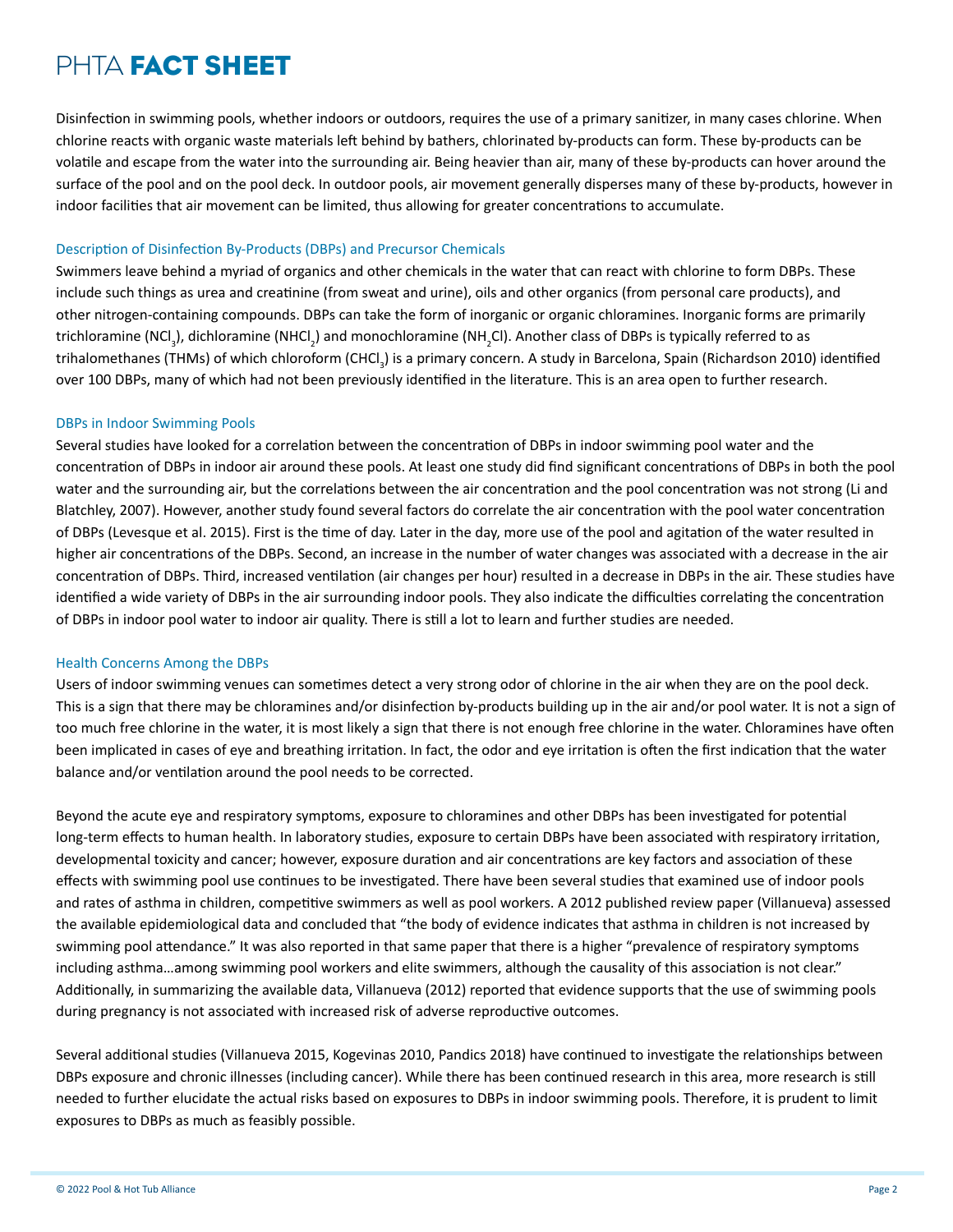# PHTA **FACT SHEET**

#### Ways to Improve Indoor Air Quality at Swimming Venues

One way to reduce DBPs in swimming pools is to reduce the amounts of the precursor chemicals that are introduced into the pool. Reducing swimmer waste is the first step in improving air quality. Simply showering before entering the pool, reducing the use of the pool as a bathroom, and reducing the amount of personal care products while swimming can greatly cut down the amount of chemicals that can react with chlorine and lead to DBPs. Water replacement is another means of reducing both DBPs and DBP precursors.

Proper water balance should be always followed and in all areas of the pool. Follow PHTA's ANSI/APSP/ICC-11 Standard for water balance parameters. A paper on pH and its effect on DBP formation (Hansen 2012) found that THM formation was reduced at pH less than 6, however NCl<sub>3</sub> was an order of magnitude higher than at pH 7.5. Hansen published a subsequent paper in 2013 that showed that the effect of pH on genotoxicity of the DBPs at 6.8-7.5 was negligible but greatly increased below that. Maintaining PHTA water balance standards is required.

Appropriate ventilation is important to minimize the accumulation of DBPs around the surface of the pool and pool deck. PHTA APSP-11 Standard advises to follow ASHRAE Standard 62.1-2004 for management of indoor air quality. Per this Standard, outdoor air should be supplied with a velocity of 0.48 CFM per ft<sup>2</sup> of pool and wet deck area. They further advise that for natatoriums there should be 4 to 6 air exchanges per hour and 6 to 8 in the spectator area. ASHRAE also recommends directing a portion of the supply air across the surface of the pool to direct chloramines away from the pool. Relative humidity should also be controlled at 40-60%. Keeping the natatorium slightly negatively pressured (10-15%) is also recommended to improve the air quality.

Minimizing the amount of chlorine used can also limit the amount of DBP formation. While 1-4 ppm still must be maintained at all times, monitoring these levels and ensuring that too much chlorine is not used can cut back on DBP formation. Limiting times when shocking the pool to allow for air circulation to remove any excessive DBPs from the air can help reduce those chemicals when swimmers are present.

Technology may also contribute to improvements in air quality by reducing DBPs before they leave the pool water; however, the results from these technologies are mixed. A lab study in 2016 (Hansen et al.) found that ozone can actually increase THM formation upon initial use, however repeated use can decrease total organic matter and THM formation. The study did find that other DBPs could increase with the use of ozone in the lab and does recognize the need for a study in an actual pool. In a study by Li and Blatchley (2008), the ultraviolet (UV) photolysis of monochloramine (NH<sub>2</sub>Cl), dichloramine (NHCl<sub>2</sub>), and trichloramine (NCl<sub>3</sub>) in aqueous solution was investigated at wavelengths of 222, 254, and 282 nm. All three chloramines can be degraded by UV irradiation, and the quantum yields for these processes are wavelength-dependent. On the basis of the results, a mechanism of photodecay of monochloramine is proposed. In a subsequent study, Weng and Blatchley (2012) found that UV caused a decrease in inorganic chloramines, but in the presence of a free chlorine residual, UV caused an increase in organic chloramines such as dichloromethylamine (CH<sub>3</sub>NCl<sub>2</sub>), dichloroacetonitrile (CNCHCl<sub>2</sub>) and cyanogen chloride (CNCl). They also found that UV increased the free chlorine consumption rate.